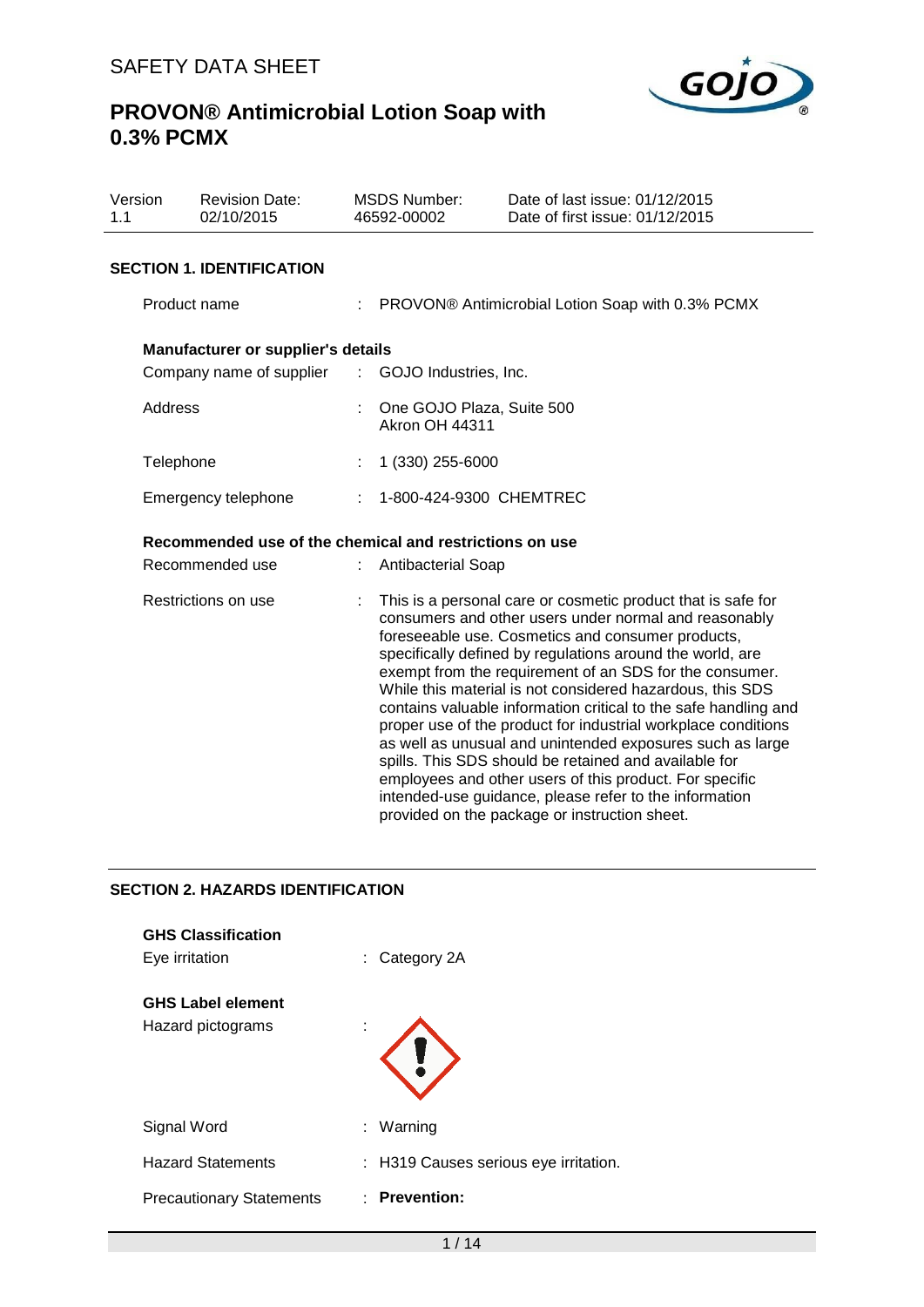

| Version | <b>Revision Date:</b> | MSDS Number:                                        | Date of last issue: 01/12/2015                                                                                                                                                                                                                                                         |
|---------|-----------------------|-----------------------------------------------------|----------------------------------------------------------------------------------------------------------------------------------------------------------------------------------------------------------------------------------------------------------------------------------------|
| 1.1     | 02/10/2015            | 46592-00002                                         | Date of first issue: 01/12/2015                                                                                                                                                                                                                                                        |
|         |                       | Response:<br>to do. Continue rinsing.<br>attention. | P264 Wash skin thoroughly after handling.<br>P280 Wear eye protection/face protection.<br>P305 + P351 + P338 IF IN EYES: Rinse cautiously with water<br>for several minutes. Remove contact lenses, if present and easy<br>P337 + P313 If eye irritation persists: Get medical advice/ |

#### **Other hazards**

None known.

## **SECTION 3. COMPOSITION/INFORMATION ON INGREDIENTS**

Substance / Mixture : Mixture

#### **Hazardous ingredients**

| <b>Chemical Name</b>        | CAS-No.  | Concentration (%) |
|-----------------------------|----------|-------------------|
| <b>Ethanolamine</b>         | 141-43-5 | $> = 1 - 5$       |
| 4-chloro-3,5-dimethylphenol | 88-04-0  | $>= 0.1 - 1.1$    |

## **SECTION 4. FIRST AID MEASURES**

| General advice                                                    | : In the case of accident or if you feel unwell, seek medical<br>advice immediately.<br>When symptoms persist or in all cases of doubt seek medical<br>advice.          |
|-------------------------------------------------------------------|-------------------------------------------------------------------------------------------------------------------------------------------------------------------------|
| If inhaled                                                        | : If inhaled, remove to fresh air.<br>Get medical attention if symptoms occur.                                                                                          |
| In case of skin contact                                           | : Wash with water and soap as a precaution.<br>Get medical attention if symptoms occur.                                                                                 |
| In case of eye contact                                            | : In case of contact, immediately flush eyes with plenty of water<br>for at least 15 minutes.<br>If easy to do, remove contact lens, if worn.<br>Get medical attention. |
| If swallowed                                                      | : If swallowed, DO NOT induce vomiting.<br>Get medical attention if symptoms occur.<br>Rinse mouth thoroughly with water.                                               |
| Most important symptoms<br>and effects, both acute and<br>delayed | : Causes serious eye irritation.                                                                                                                                        |
| Protection of first-aiders                                        | : First Aid responders should pay attention to self-protection,<br>and use the recommended personal protective equipment<br>when the potential for exposure exists.     |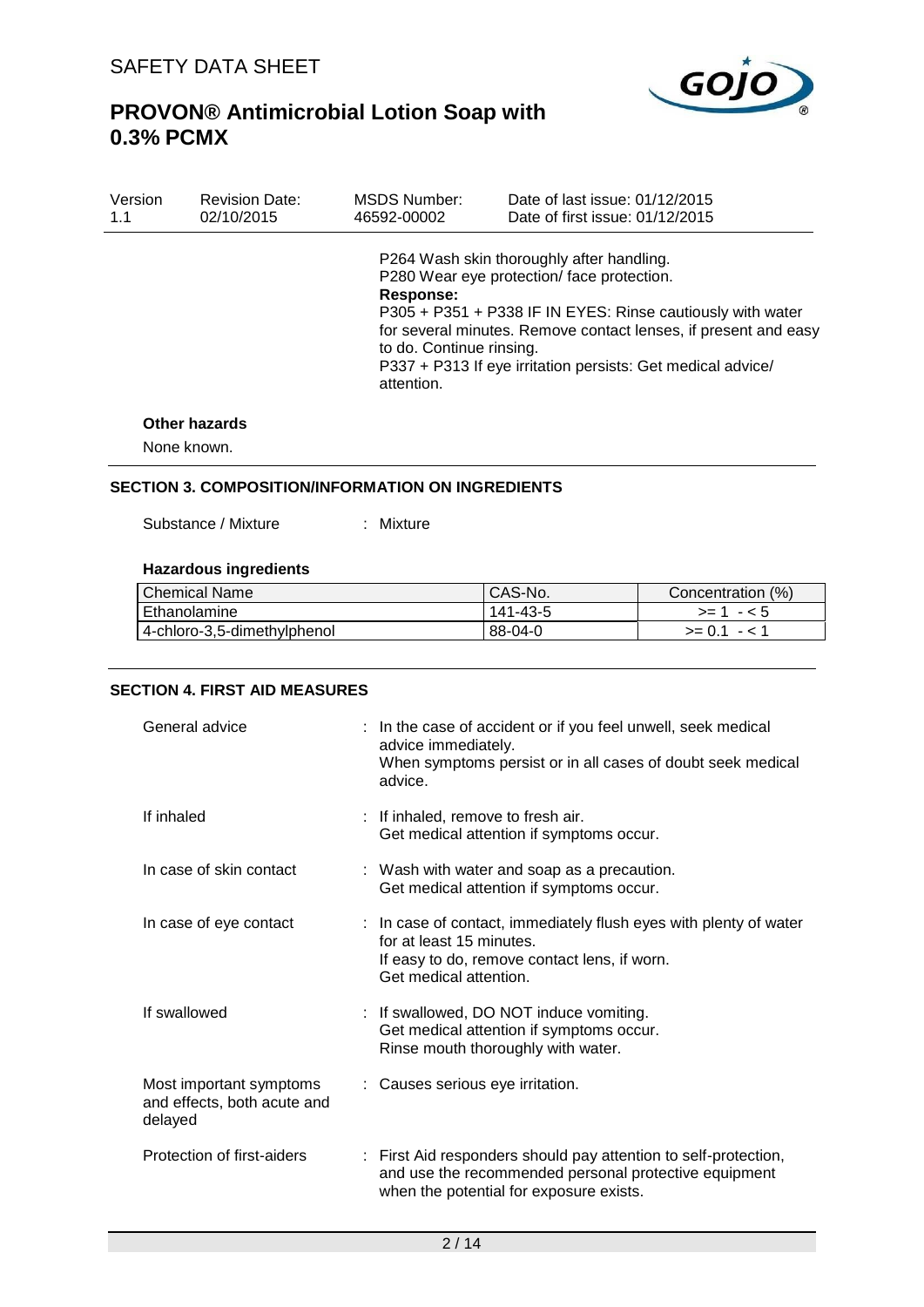

| Version<br>1.1 | <b>Revision Date:</b><br>02/10/2015               |             | <b>MSDS Number:</b><br>46592-00002                                              | Date of last issue: 01/12/2015<br>Date of first issue: 01/12/2015                                                                                                                                                            |  |  |
|----------------|---------------------------------------------------|-------------|---------------------------------------------------------------------------------|------------------------------------------------------------------------------------------------------------------------------------------------------------------------------------------------------------------------------|--|--|
|                | Notes to physician                                |             | : Treat symptomatically and supportively.                                       |                                                                                                                                                                                                                              |  |  |
|                | <b>SECTION 5. FIRE-FIGHTING MEASURES</b>          |             |                                                                                 |                                                                                                                                                                                                                              |  |  |
|                | Suitable extinguishing media                      |             | : Water spray<br>Alcohol-resistant foam<br>Dry chemical<br>Carbon dioxide (CO2) |                                                                                                                                                                                                                              |  |  |
|                | Unsuitable extinguishing<br>media                 | None known. |                                                                                 |                                                                                                                                                                                                                              |  |  |
|                | Specific hazards during fire<br>fighting          | ÷.          |                                                                                 | Exposure to combustion products may be a hazard to health.                                                                                                                                                                   |  |  |
|                | Hazardous combustion prod-<br>ucts                |             | Carbon oxides<br>Metal oxides<br>Sulfur oxides<br>Nitrogen oxides (NOx)         |                                                                                                                                                                                                                              |  |  |
|                | Specific extinguishing<br>methods                 |             | SO.<br>Evacuate area.                                                           | Use extinguishing measures that are appropriate to local<br>circumstances and the surrounding environment.<br>Use water spray to cool unopened containers.<br>Remove undamaged containers from fire area if it is safe to do |  |  |
|                | Special protective equipment<br>for fire-fighters | ÷           | Use personal protective equipment.                                              | In the event of fire, wear self-contained breathing apparatus.                                                                                                                                                               |  |  |

### **SECTION 6. ACCIDENTAL RELEASE MEASURES**

| Personal precautions,<br>protective equipment and<br>emergency procedures | : Use personal protective equipment.<br>Follow safe handling advice and personal protective<br>equipment recommendations.                                                                                                                                                                                                            |
|---------------------------------------------------------------------------|--------------------------------------------------------------------------------------------------------------------------------------------------------------------------------------------------------------------------------------------------------------------------------------------------------------------------------------|
| <b>Environmental precautions</b>                                          | : Discharge into the environment must be avoided.<br>Prevent further leakage or spillage if safe to do so.<br>Prevent spreading over a wide area (e.g. by containment or oil<br>barriers).<br>Retain and dispose of contaminated wash water.<br>Local authorities should be advised if significant spillages<br>cannot be contained. |
| Methods and materials for<br>containment and cleaning up                  | : Soak up with inert absorbent material.<br>For large spills, provide diking or other appropriate<br>containment to keep material from spreading. If diked material<br>can be pumped, store recovered material in appropriate<br>container.<br>Clean up remaining materials from spill with suitable<br>absorbent.                   |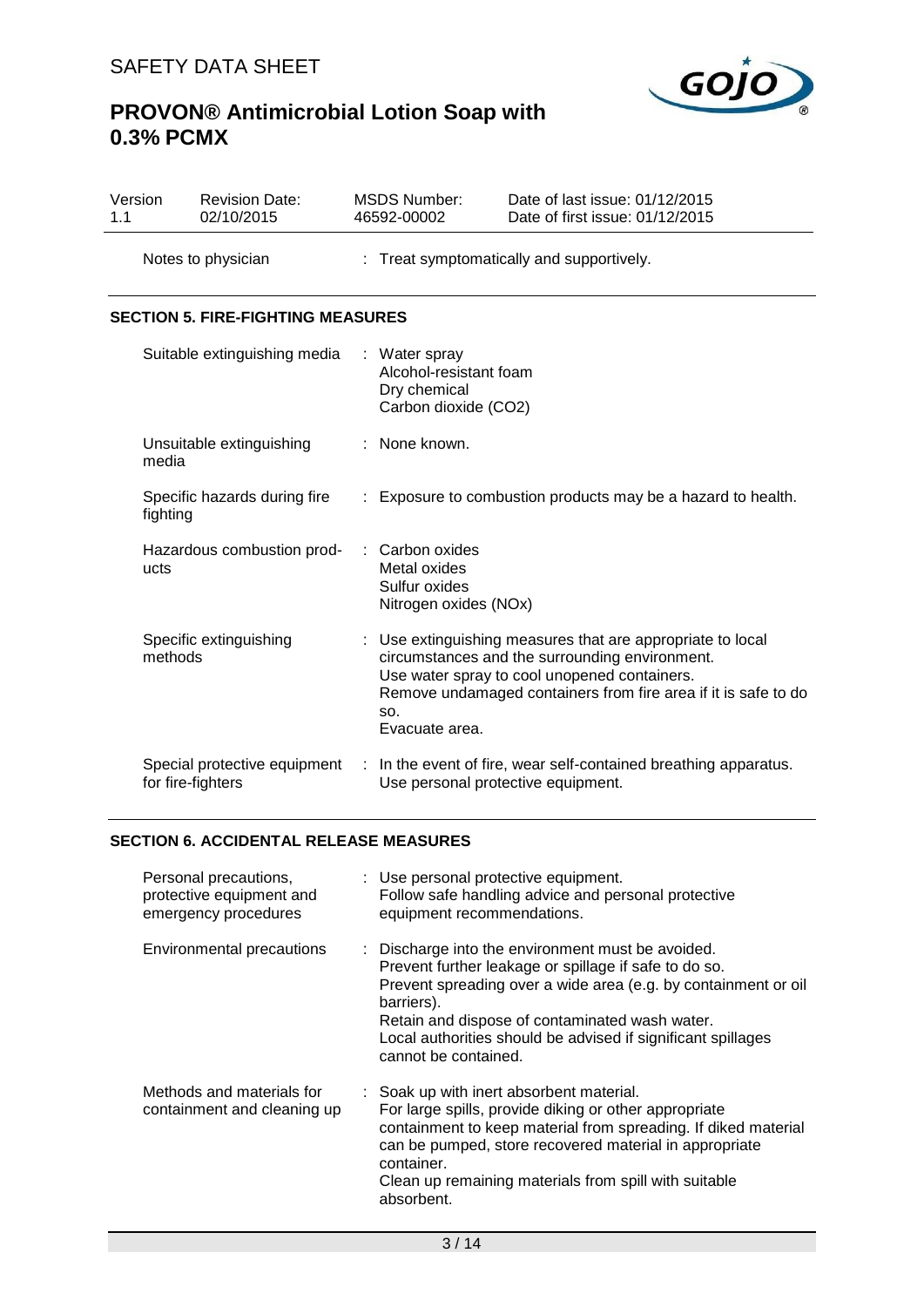

| Version<br>1.1                                                                                    | <b>Revision Date:</b><br>02/10/2015    | <b>MSDS Number:</b><br>46592-00002                                                                                                                                                                                                                                                                                                            | Date of last issue: 01/12/2015<br>Date of first issue: 01/12/2015                  |  |
|---------------------------------------------------------------------------------------------------|----------------------------------------|-----------------------------------------------------------------------------------------------------------------------------------------------------------------------------------------------------------------------------------------------------------------------------------------------------------------------------------------------|------------------------------------------------------------------------------------|--|
|                                                                                                   |                                        | Local or national regulations may apply to releases and<br>disposal of this material, as well as those materials and items<br>employed in the cleanup of releases. You will need to<br>determine which regulations are applicable.<br>Sections 13 and 15 of this SDS provide information regarding<br>certain local or national requirements. |                                                                                    |  |
|                                                                                                   | <b>SECTION 7. HANDLING AND STORAGE</b> |                                                                                                                                                                                                                                                                                                                                               |                                                                                    |  |
|                                                                                                   | Technical measures                     |                                                                                                                                                                                                                                                                                                                                               | : See Engineering measures under EXPOSURE<br>CONTROLS/PERSONAL PROTECTION section. |  |
| Local/Total ventilation                                                                           |                                        | : Use only with adequate ventilation.                                                                                                                                                                                                                                                                                                         |                                                                                    |  |
| Advice on safe handling                                                                           |                                        | : Avoid inhalation of vapor or mist.<br>Do not swallow.<br>Do not get in eyes.<br>Avoid prolonged or repeated contact with skin.<br>Handle in accordance with good industrial hygiene and safety<br>practice.<br>Take care to prevent spills, waste and minimize release to the<br>environment.                                               |                                                                                    |  |
| Conditions for safe storage<br>Keep in properly labeled containers.                               |                                        | Store in accordance with the particular national regulations.                                                                                                                                                                                                                                                                                 |                                                                                    |  |
| Materials to avoid<br>: Do not store with the following product types:<br>Strong oxidizing agents |                                        |                                                                                                                                                                                                                                                                                                                                               |                                                                                    |  |

## **SECTION 8. EXPOSURE CONTROLS/PERSONAL PROTECTION**

#### **Ingredients with workplace control parameters**

| Ingredients  | CAS-No.  | Value type<br>(Form of<br>exposure) | Control<br>parameters /<br>Permissible<br>concentration | <b>Basis</b>     |
|--------------|----------|-------------------------------------|---------------------------------------------------------|------------------|
| Ethanolamine | 141-43-5 | <b>TWA</b>                          | 3 ppm                                                   | <b>ACGIH</b>     |
|              |          | <b>STEL</b>                         | 6 ppm                                                   | <b>ACGIH</b>     |
|              |          | <b>TWA</b>                          | 3 ppm<br>$8 \text{ mg/m}$ 3                             | <b>NIOSH REL</b> |
|              |          | <b>ST</b>                           | 6 ppm<br>$15 \text{ mg/m}$                              | <b>NIOSH REL</b> |
|              |          | <b>TWA</b>                          | 3 ppm<br>$6$ mg/m $3$                                   | OSHA Z-1         |

#### **Hazardous components without workplace control parameters**

| Ingredients                 | CAS-No. |
|-----------------------------|---------|
| 4-chloro-3,5-dimethylphenol | 88-04-0 |

**Engineering measures** : Ensure adequate ventilation, especially in confined areas.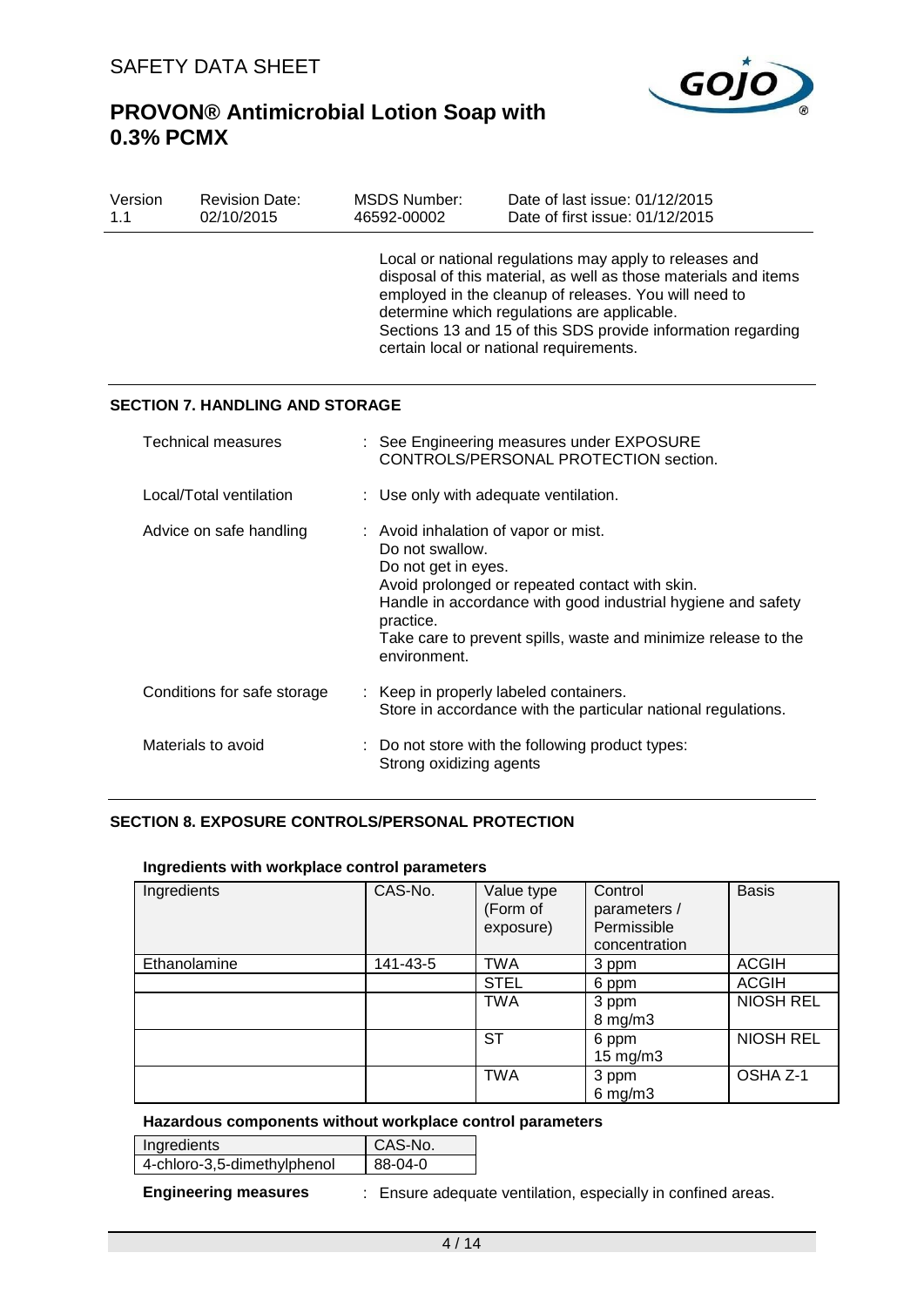

| Version<br>1.1 | <b>Revision Date:</b><br>02/10/2015 | <b>MSDS Number:</b><br>46592-00002 | Date of last issue: 01/12/2015<br>Date of first issue: 01/12/2015                                                                                                                                                                                                                                                                                                                                                                                                                                                                                                                                                                                                              |
|----------------|-------------------------------------|------------------------------------|--------------------------------------------------------------------------------------------------------------------------------------------------------------------------------------------------------------------------------------------------------------------------------------------------------------------------------------------------------------------------------------------------------------------------------------------------------------------------------------------------------------------------------------------------------------------------------------------------------------------------------------------------------------------------------|
|                |                                     | inhalable particles.               | Minimize workplace exposure concentrations.<br>Dust formation may be relevant in the processing of this<br>product. In addition to substance-specific OELs, general<br>limitations of concentrations of particulates in the air at<br>workplaces have to be considered in workplace risk<br>assessment. Relevant limits include: OSHA PEL for<br>Particulates Not Otherwise Regulated of 15 mg/m3 - total<br>dust, 5 mg/m3 - respirable fraction; and ACGIH TWA for<br>Particles (insoluble or poorly soluble) Not Otherwise<br>Specified of 3 mg/m3 - respirable particles, 10 mg/m3 -                                                                                        |
|                | Personal protective equipment       |                                    |                                                                                                                                                                                                                                                                                                                                                                                                                                                                                                                                                                                                                                                                                |
|                | Respiratory protection              | adequate protection.               | General and local exhaust ventilation is recommended to<br>maintain vapor exposures below recommended limits. Where<br>concentrations are above recommended limits or are<br>unknown, appropriate respiratory protection should be worn.<br>Follow OSHA respirator regulations (29 CFR 1910.134) and<br>use NIOSH/MSHA approved respirators. Protection provided<br>by air purifying respirators against exposure to any<br>hazardous chemical is limited. Use a positive pressure air<br>supplied respirator if there is any potential for uncontrolled<br>release, exposure levels are unknown, or any other<br>circumstance where air purifying respirators may not provide |
|                | Hand protection<br>Material         | Impervious gloves                  |                                                                                                                                                                                                                                                                                                                                                                                                                                                                                                                                                                                                                                                                                |
|                | Remarks                             |                                    | : Choose gloves to protect hands against chemicals depending<br>on the concentration specific to place of work. Breakthrough<br>time is not determined for the product. Change gloves often!<br>For special applications, we recommend clarifying the<br>resistance to chemicals of the aforementioned protective<br>gloves with the glove manufacturer. Wash hands before<br>breaks and at the end of workday.                                                                                                                                                                                                                                                                |
|                | Eye protection                      | Safety goggles                     | : Wear the following personal protective equipment:                                                                                                                                                                                                                                                                                                                                                                                                                                                                                                                                                                                                                            |
|                | Skin and body protection            | potential.                         | : Select appropriate protective clothing based on chemical<br>resistance data and an assessment of the local exposure<br>Skin contact must be avoided by using impervious protective<br>clothing (gloves, aprons, boots, etc).                                                                                                                                                                                                                                                                                                                                                                                                                                                 |
|                | Hygiene measures                    |                                    | : Ensure that eye flushing systems and safety showers are<br>located close to the working place.<br>When using do not eat, drink or smoke.<br>Wash contaminated clothing before re-use.                                                                                                                                                                                                                                                                                                                                                                                                                                                                                        |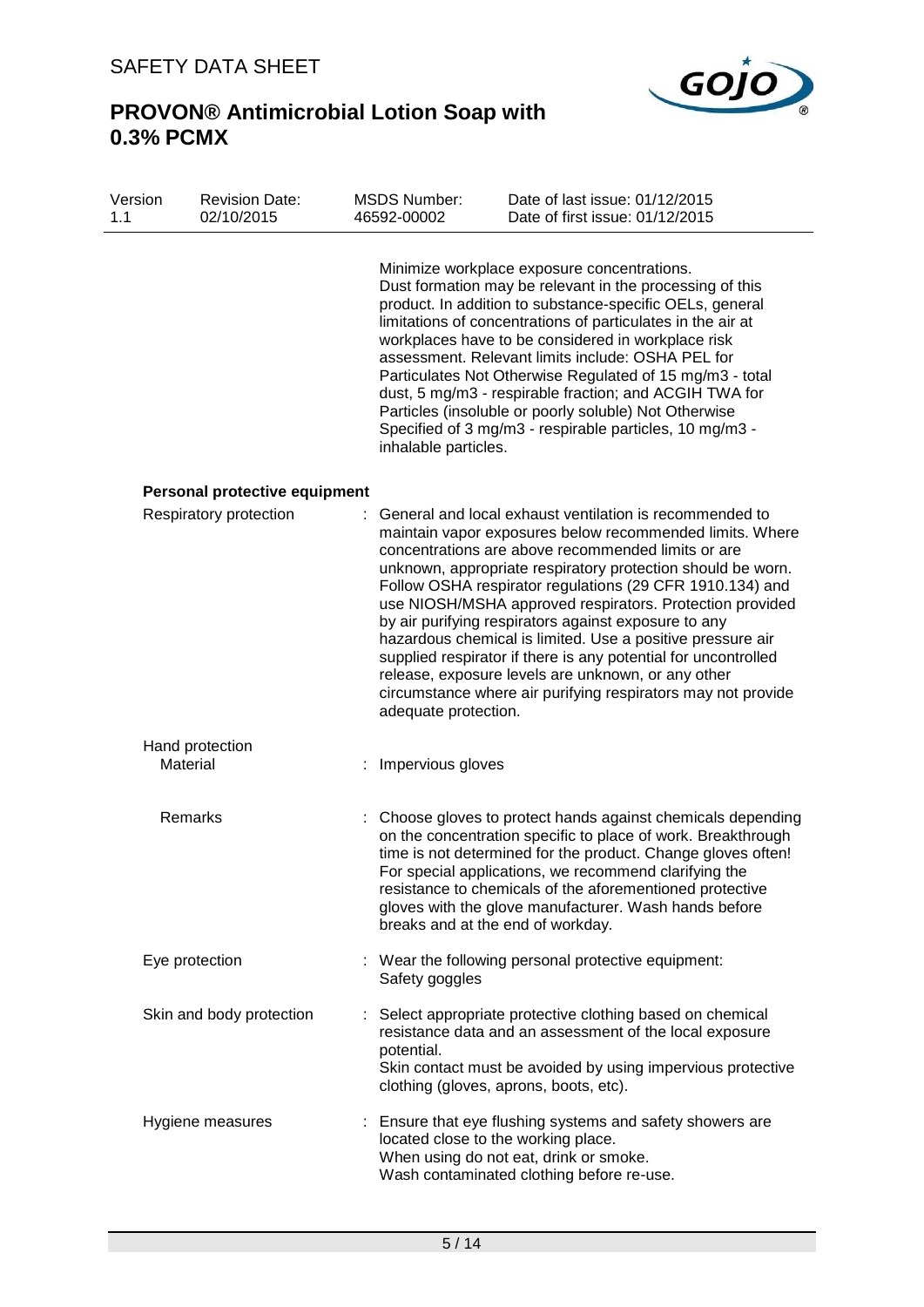

| Version<br>1.1 |                                                    | <b>Revision Date:</b><br>02/10/2015 |          | <b>MSDS Number:</b><br>46592-00002 | Date of last issue: 01/12/2015<br>Date of first issue: 01/12/2015 |  |  |  |
|----------------|----------------------------------------------------|-------------------------------------|----------|------------------------------------|-------------------------------------------------------------------|--|--|--|
|                |                                                    |                                     |          |                                    |                                                                   |  |  |  |
|                | <b>SECTION 9. PHYSICAL AND CHEMICAL PROPERTIES</b> |                                     |          |                                    |                                                                   |  |  |  |
| Appearance     |                                                    |                                     | : liquid |                                    |                                                                   |  |  |  |
|                | Color                                              |                                     |          | : clear, colorless, yellow         |                                                                   |  |  |  |
| Odor           |                                                    |                                     | : floral |                                    |                                                                   |  |  |  |
|                |                                                    | <b>Odor Threshold</b>               |          | No data available                  |                                                                   |  |  |  |
|                | pH                                                 |                                     |          | $: 7 - 10$                         |                                                                   |  |  |  |
|                |                                                    | Melting point/freezing point        |          | No data available                  |                                                                   |  |  |  |
|                | range                                              | Initial boiling point and boiling   |          | : No data available                |                                                                   |  |  |  |
|                | Flash point                                        |                                     |          | >100 °C                            |                                                                   |  |  |  |
|                |                                                    | Evaporation rate                    |          | No data available                  |                                                                   |  |  |  |
|                |                                                    | Flammability (solid, gas)           |          | : Not applicable                   |                                                                   |  |  |  |
|                | Upper explosion limit                              |                                     |          | No data available                  |                                                                   |  |  |  |
|                | Lower explosion limit                              |                                     |          | No data available                  |                                                                   |  |  |  |
|                |                                                    | Vapor pressure                      |          | No data available                  |                                                                   |  |  |  |
|                |                                                    | Relative vapor density              |          | No data available                  |                                                                   |  |  |  |
|                | Density                                            |                                     |          | $1.00$ g/cm3                       |                                                                   |  |  |  |
|                | Solubility(ies)                                    | Water solubility                    |          | soluble                            |                                                                   |  |  |  |
|                | octanol/water                                      | Partition coefficient: n-           |          | Not applicable                     |                                                                   |  |  |  |
|                |                                                    | Autoignition temperature            |          | No data available                  |                                                                   |  |  |  |
|                |                                                    | Decomposition temperature           |          |                                    | The substance or mixture is not classified self-reactive.         |  |  |  |
|                | Viscosity                                          | Viscosity, kinematic                |          | : $1 - 20$ mm2/s (20 °C)           |                                                                   |  |  |  |
|                |                                                    | <b>Explosive properties</b>         |          | Not explosive                      |                                                                   |  |  |  |
|                |                                                    | Oxidizing properties                |          |                                    | The substance or mixture is not classified as oxidizing.          |  |  |  |

#### **SECTION 10. STABILITY AND REACTIVITY**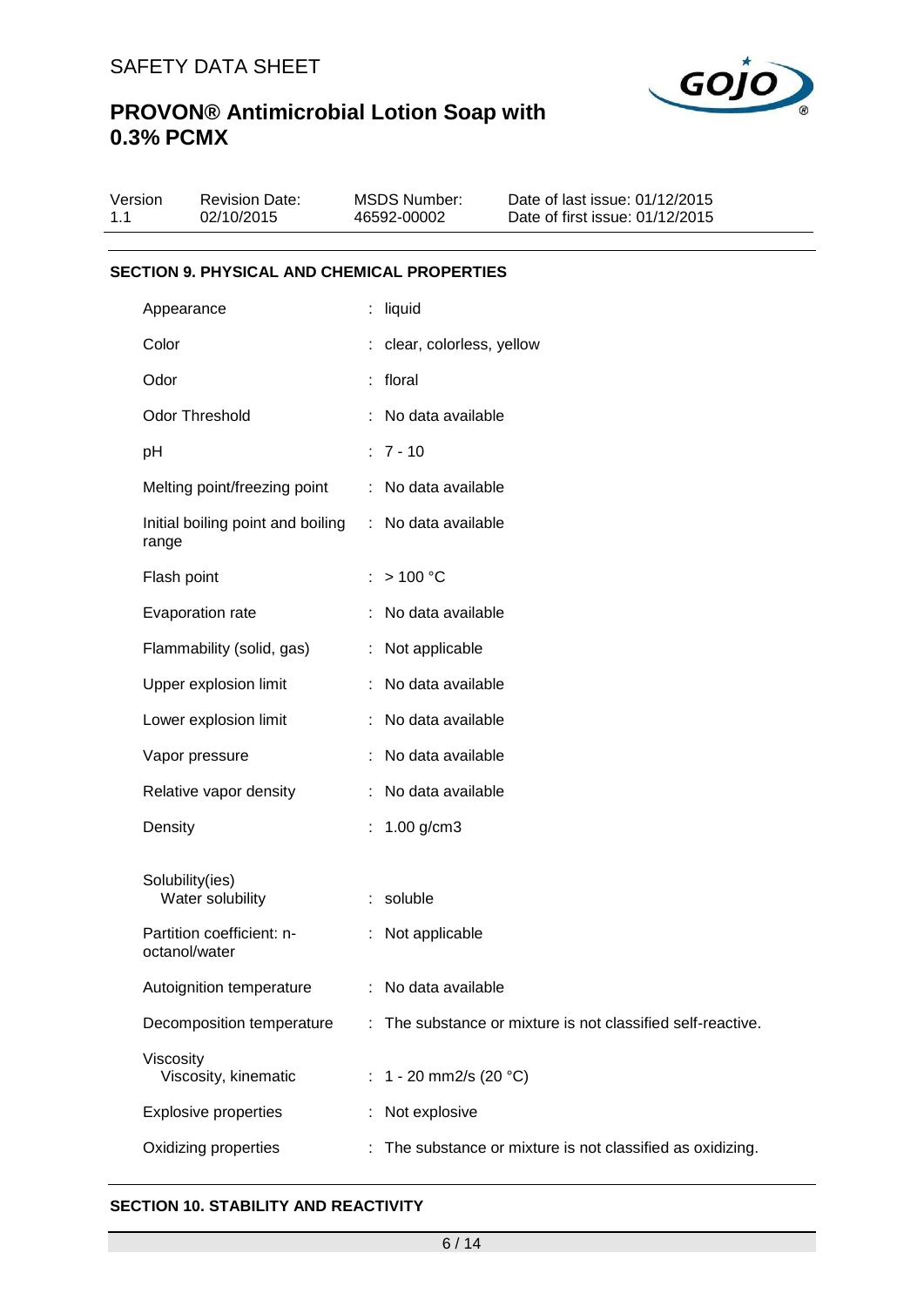

| Version<br>1.1 |            | <b>Revision Date:</b><br>02/10/2015 | MSDS Number:<br>46592-00002       | Date of last issue: 01/12/2015<br>Date of first issue: 01/12/2015 |
|----------------|------------|-------------------------------------|-----------------------------------|-------------------------------------------------------------------|
|                | Reactivity |                                     |                                   | : Not classified as a reactivity hazard.                          |
|                |            | Chemical stability                  | : Stable under normal conditions. |                                                                   |
|                | tions      | Possibility of hazardous reac-      |                                   | : Can react with strong oxidizing agents.                         |
|                |            | Conditions to avoid                 | : None known.                     |                                                                   |
|                |            | Incompatible materials              | : Oxidizing agents                |                                                                   |
|                | products   | Hazardous decomposition             |                                   | : No hazardous decomposition products are known.                  |

### **SECTION 11. TOXICOLOGICAL INFORMATION**

| Information on likely routes of exposure<br>Inhalation<br>Skin contact<br>Ingestion<br>Eye contact |  |                                                                                                                                                                                |  |  |
|----------------------------------------------------------------------------------------------------|--|--------------------------------------------------------------------------------------------------------------------------------------------------------------------------------|--|--|
| <b>Acute toxicity</b>                                                                              |  |                                                                                                                                                                                |  |  |
| Not classified based on available information.                                                     |  |                                                                                                                                                                                |  |  |
| <b>Product:</b>                                                                                    |  |                                                                                                                                                                                |  |  |
| Acute oral toxicity                                                                                |  | : Acute toxicity estimate: $> 5,000$ mg/kg<br>Method: Calculation method                                                                                                       |  |  |
| Acute inhalation toxicity                                                                          |  | Acute toxicity estimate: > 40 mg/l<br>Exposure time: 4 h<br>Test atmosphere: vapor<br>Method: Calculation method                                                               |  |  |
| Acute dermal toxicity                                                                              |  | : Acute toxicity estimate: $> 5,000$ mg/kg<br>Method: Calculation method                                                                                                       |  |  |
| Ingredients:                                                                                       |  |                                                                                                                                                                                |  |  |
| Ethanolamine:                                                                                      |  |                                                                                                                                                                                |  |  |
| Acute oral toxicity                                                                                |  | : LD50 (Rat): 1,515 mg/kg                                                                                                                                                      |  |  |
| Acute inhalation toxicity                                                                          |  | : Acute toxicity estimate: 11 mg/l<br>Test atmosphere: vapor<br>Method: Expert judgment<br>Remarks: Based on harmonised classification in EU regulation<br>1272/2008, Annex VI |  |  |
| Acute dermal toxicity                                                                              |  | : LD50 (Rabbit): 1,025 mg/kg                                                                                                                                                   |  |  |
| 4-chloro-3,5-dimethylphenol:<br>Acute oral toxicity                                                |  | Acute toxicity estimate: 500 mg/kg<br>Method: Expert judgment<br>Remarks: Based on harmonised classification in EU regulation                                                  |  |  |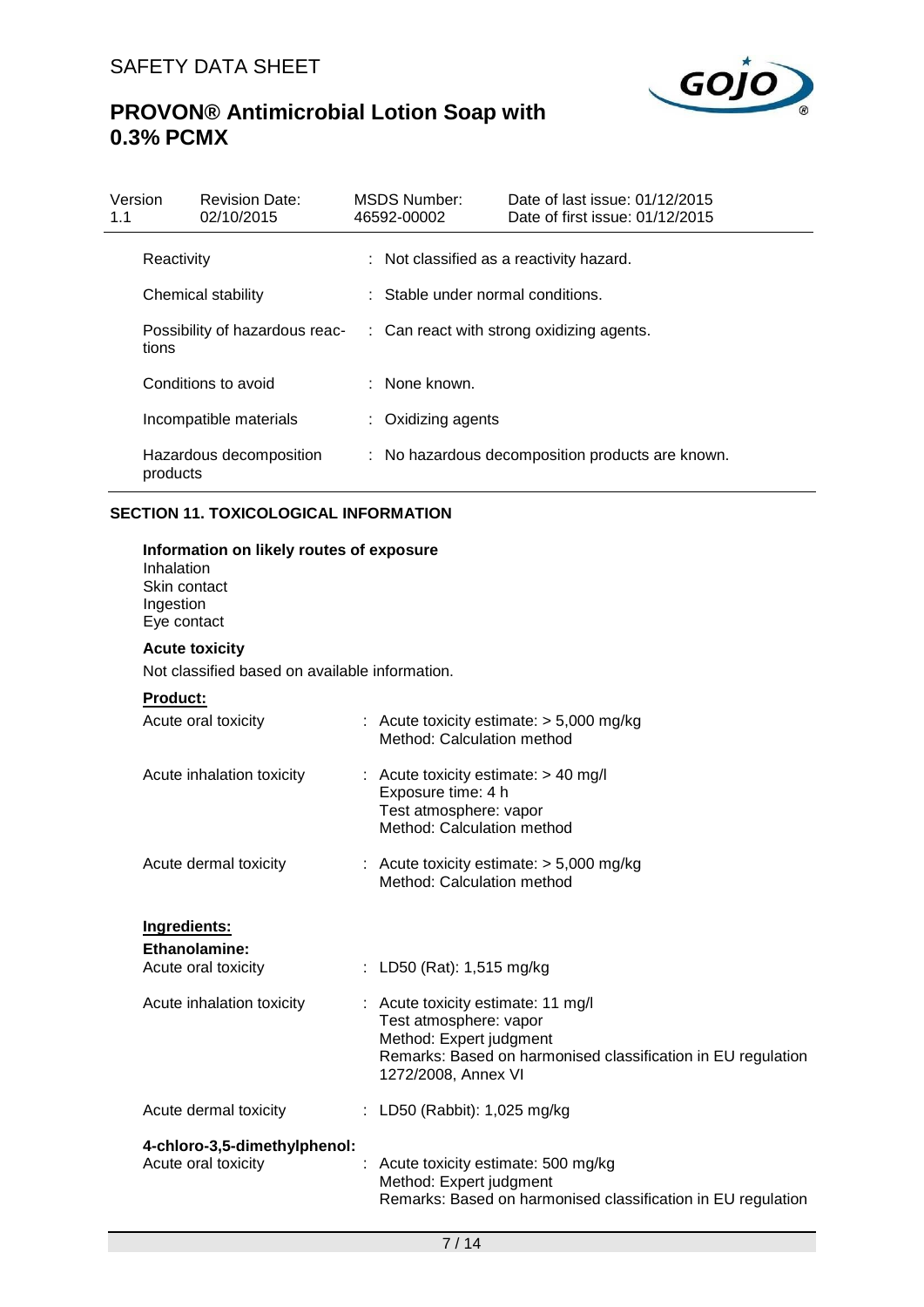

| Version<br>1.1 | <b>Revision Date:</b><br>02/10/2015                                                | MSDS Number:<br>46592-00002                               | Date of last issue: 01/12/2015<br>Date of first issue: 01/12/2015 |
|----------------|------------------------------------------------------------------------------------|-----------------------------------------------------------|-------------------------------------------------------------------|
|                |                                                                                    | 1272/2008, Annex VI                                       |                                                                   |
|                | Acute inhalation toxicity                                                          | : LC50 (Rat): $> 6.29$ mg/l<br>Test atmosphere: dust/mist |                                                                   |
|                | Acute dermal toxicity                                                              | : LD50 (Rat): $> 2,000$ mg/kg                             |                                                                   |
|                | <b>Skin corrosion/irritation</b><br>Not classified based on available information. |                                                           |                                                                   |
|                | <b>Product:</b>                                                                    |                                                           |                                                                   |
|                | Result: No skin irritation                                                         |                                                           |                                                                   |
|                |                                                                                    |                                                           |                                                                   |

#### **Ingredients: Ethanolamine:** Species: Rabbit Result: Corrosive after 3 minutes to 1 hour of exposure

## **4-chloro-3,5-dimethylphenol:**

Result: Skin irritation Remarks: Based on harmonised classification in EU regulation 1272/2008, Annex VI

#### **Serious eye damage/eye irritation**

Causes serious eye irritation.

#### **Ingredients:**

**Ethanolamine:** Species: Rabbit Result: Irreversible effects on the eye

#### **4-chloro-3,5-dimethylphenol:**

Result: Irreversible effects on the eye

#### **Respiratory or skin sensitization**

Skin sensitization: Not classified based on available information. Respiratory sensitization: Not classified based on available information.

## **Product:**

Assessment: Does not cause skin sensitization.

#### **Ingredients:**

**Ethanolamine:** Test Type: Maximization Test (GPMT) Routes of exposure: Skin contact Species: Guinea pig Result: negative

#### **4-chloro-3,5-dimethylphenol:**

Assessment: Probability or evidence of skin sensitization in humans Remarks: Based on harmonised classification in EU regulation 1272/2008, Annex VI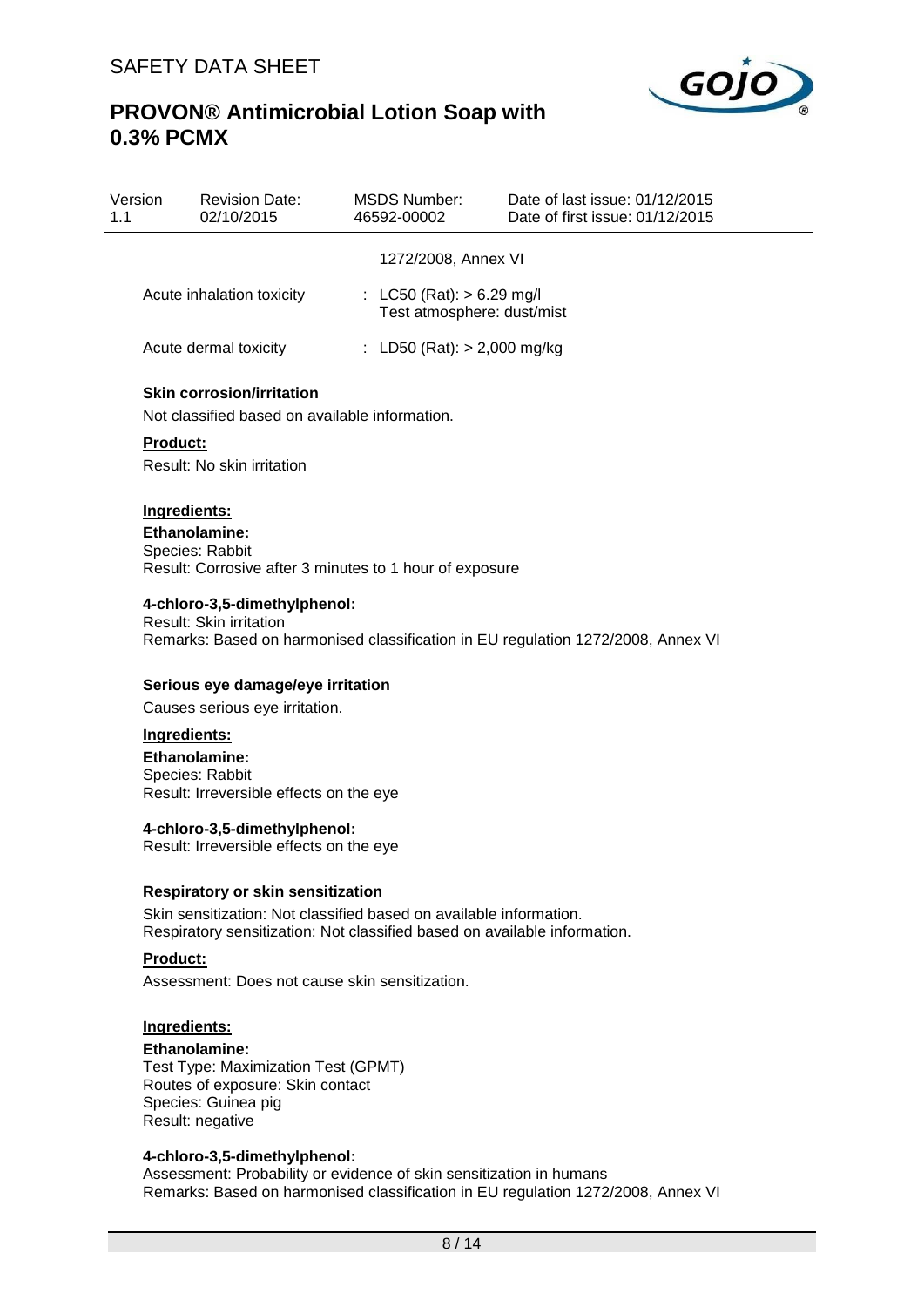

| Version<br>1.1 | <b>Revision Date:</b><br>02/10/2015                           | <b>MSDS Number:</b><br>46592-00002                                                                                                           | Date of last issue: 01/12/2015<br>Date of first issue: 01/12/2015                                                                    |  |  |  |
|----------------|---------------------------------------------------------------|----------------------------------------------------------------------------------------------------------------------------------------------|--------------------------------------------------------------------------------------------------------------------------------------|--|--|--|
|                | <b>Germ cell mutagenicity</b>                                 |                                                                                                                                              |                                                                                                                                      |  |  |  |
|                | Not classified based on available information.                |                                                                                                                                              |                                                                                                                                      |  |  |  |
|                | Ingredients:<br>Ethanolamine:<br>Genotoxicity in vitro        | Result: negative                                                                                                                             | : Test Type: In vitro mammalian cell gene mutation test<br>Method: OECD Test Guideline 476                                           |  |  |  |
|                | Genotoxicity in vivo                                          | cytogenetic assay)<br>Species: Mouse<br>Application Route: Ingestion<br>Method: OECD Test Guideline 474<br>Result: negative                  | : Test Type: Mammalian erythrocyte micronucleus test (in vivo                                                                        |  |  |  |
|                | 4-chloro-3,5-dimethylphenol:<br>Genotoxicity in vitro         | Result: negative                                                                                                                             | Test Type: Bacterial reverse mutation assay (AMES)                                                                                   |  |  |  |
|                | Carcinogenicity                                               |                                                                                                                                              |                                                                                                                                      |  |  |  |
|                | Not classified based on available information.<br><b>IARC</b> | human carcinogen by IARC.                                                                                                                    | No ingredient of this product present at levels greater than or<br>equal to 0.1% is identified as probable, possible or confirmed    |  |  |  |
|                | <b>OSHA</b>                                                   | gen by OSHA.                                                                                                                                 | No ingredient of this product present at levels greater than or<br>equal to 0.1% is identified as a carcinogen or potential carcino- |  |  |  |
|                | <b>NTP</b>                                                    | by NTP.                                                                                                                                      | No ingredient of this product present at levels greater than or<br>equal to 0.1% is identified as a known or anticipated carcinogen  |  |  |  |
|                | <b>Reproductive toxicity</b>                                  |                                                                                                                                              |                                                                                                                                      |  |  |  |
|                | Not classified based on available information.                |                                                                                                                                              |                                                                                                                                      |  |  |  |
|                | Ingredients:                                                  |                                                                                                                                              |                                                                                                                                      |  |  |  |
|                | Ethanolamine:<br>Effects on fertility                         | Species: Rat<br>Application Route: Ingestion<br>Result: negative                                                                             | Test Type: Two-generation reproduction toxicity study                                                                                |  |  |  |
|                | Effects on fetal development                                  | : Test Type: Embryo-fetal development<br>Species: Rat<br>Application Route: Ingestion<br>Method: OECD Test Guideline 414<br>Result: negative |                                                                                                                                      |  |  |  |

## **STOT-single exposure**

Not classified based on available information.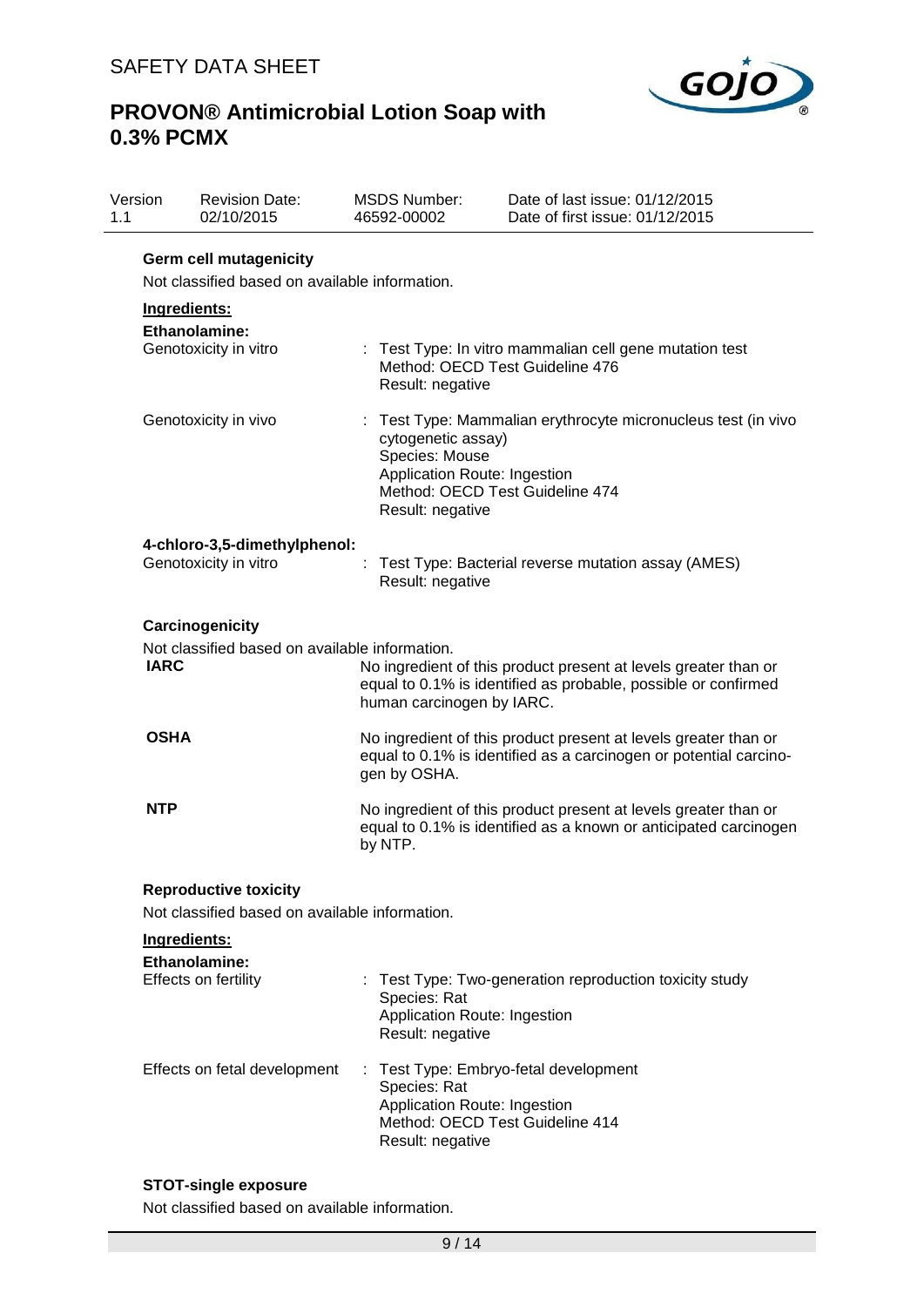

| Version | <b>Revision Date:</b> | <b>MSDS Number:</b> | Date of |
|---------|-----------------------|---------------------|---------|
| 1.1     | 02/10/2015            | 46592-00002         | Date of |

last issue: 01/12/2015  $first$  issue:  $01/12/2015$ 

## **Ingredients:**

### **Ethanolamine:**

Assessment: May cause respiratory irritation.

#### **STOT-repeated exposure**

Not classified based on available information.

#### **Ingredients:**

### **Ethanolamine:**

Routes of exposure: inhalation (dust/mist/fume) Assessment: No significant health effects observed in animals at concentrations of 0.2 mg/l/6h/d or less.

#### **Repeated dose toxicity**

#### **Ingredients:**

**Ethanolamine:** Species: Rat NOAEL: 150 mg/m3 Application Route: inhalation (dust/mist/fume) Exposure time: 28 d

#### **4-chloro-3,5-dimethylphenol:**

Species: Rabbit LOAEL: 180 mg/kg Application Route: Skin contact Exposure time: 90 d

#### **Aspiration toxicity**

Not classified based on available information.

## **SECTION 12. ECOLOGICAL INFORMATION**

#### **Ecotoxicity**

**Ingredients:**

**Ethanolamine:**

| Toxicity to fish                                       | : LC50 (Cyprinus carpio (Carp)): 349 mg/l<br>Exposure time: 96 h                       |
|--------------------------------------------------------|----------------------------------------------------------------------------------------|
| Toxicity to daphnia and other<br>aquatic invertebrates | : EC50 (Daphnia magna (Water flea)): 65 mg/l<br>Exposure time: 48 h                    |
| Toxicity to algae                                      | : ErC50 (Selenastrum capricornutum (green algae)): 2.8 mg/l<br>Exposure time: 72 h     |
|                                                        | NOEC (Scenedesmus capricornutum (fresh water algae)): 1<br>mq/l<br>Exposure time: 72 h |
| Toxicity to fish (Chronic                              | : NOEC (Oryzias latipes (Orange-red killifish)): 1.24 mg/l                             |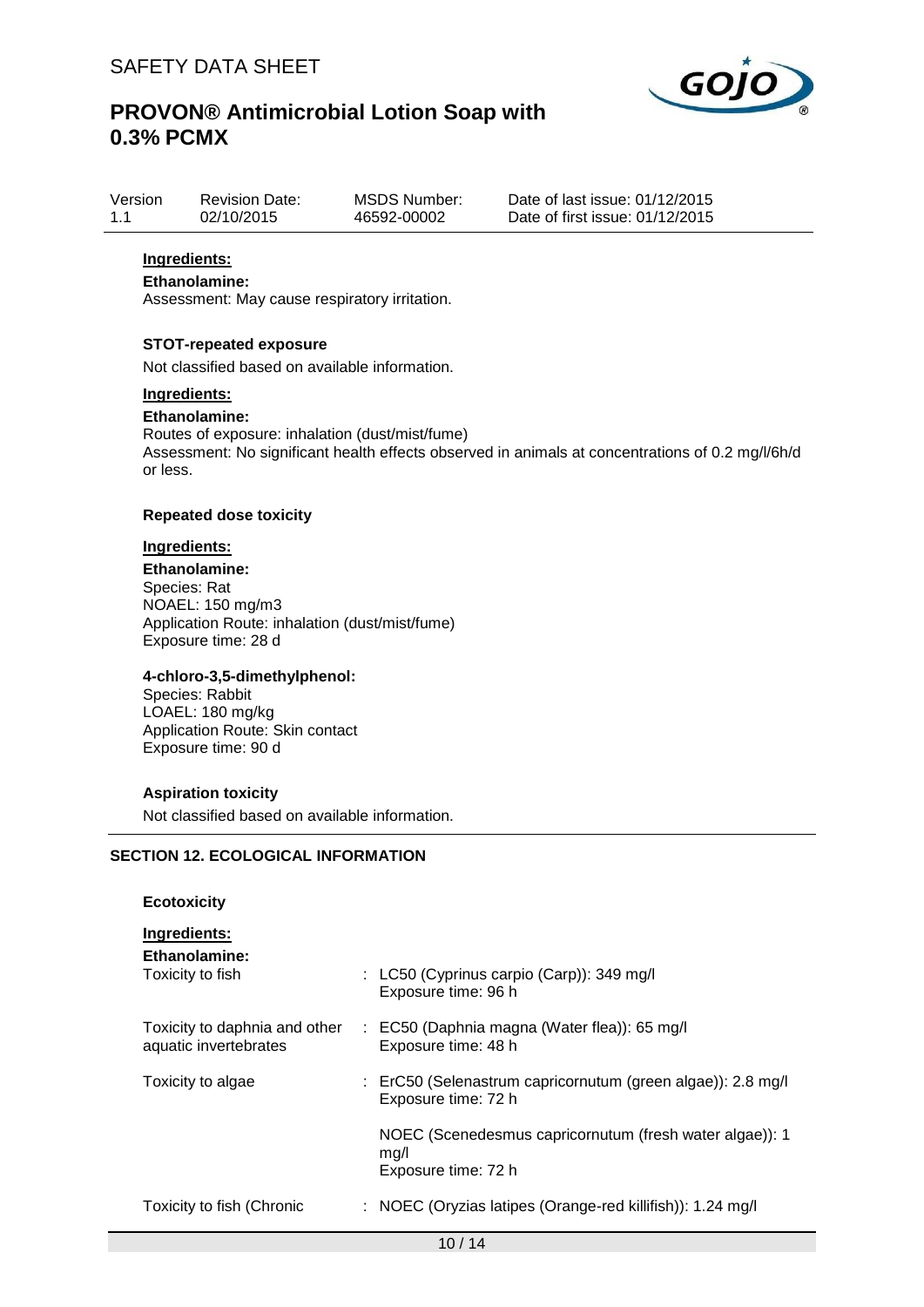

| Version<br>1.1 | <b>Revision Date:</b><br>02/10/2015                       |                | <b>MSDS Number:</b><br>46592-00002                                                | Date of last issue: 01/12/2015<br>Date of first issue: 01/12/2015            |
|----------------|-----------------------------------------------------------|----------------|-----------------------------------------------------------------------------------|------------------------------------------------------------------------------|
| toxicity)      |                                                           |                | Exposure time: 41 d                                                               |                                                                              |
|                | aquatic invertebrates<br>(Chronic toxicity)               |                | Exposure time: 21 d                                                               | Toxicity to daphnia and other : NOEC (Daphnia magna (Water flea)): 0.85 mg/l |
|                | Toxicity to bacteria                                      |                | Exposure time: 17 h                                                               | : EC50 (Pseudomonas putida): 110 mg/l                                        |
|                | 4-chloro-3,5-dimethylphenol:<br>Toxicity to fish          |                | Exposure time: 96 h                                                               | LC50 (Oncorhynchus mykiss (rainbow trout)): 0.76 mg/l                        |
|                | Toxicity to daphnia and other<br>aquatic invertebrates    |                | Exposure time: 48 h                                                               | : EC50 (Daphnia magna (Water flea)): 7.7 mg/l                                |
| icity)         | M-Factor (Acute aquatic tox-                              | $\therefore$ 1 |                                                                                   |                                                                              |
|                | <b>Persistence and degradability</b>                      |                |                                                                                   |                                                                              |
| Ingredients:   |                                                           |                |                                                                                   |                                                                              |
|                | <b>Ethanolamine:</b><br>Biodegradability                  |                | : Result: Readily biodegradable.<br>Biodegradation: > 90 %<br>Exposure time: 21 d |                                                                              |
|                | <b>Bioaccumulative potential</b>                          |                |                                                                                   |                                                                              |
| Ingredients:   |                                                           |                |                                                                                   |                                                                              |
| octanol/water  | Ethanolamine:<br>Partition coefficient: n-                |                | log Pow: -1.91                                                                    |                                                                              |
| octanol/water  | 4-chloro-3,5-dimethylphenol:<br>Partition coefficient: n- |                | : log Pow: 3.27                                                                   |                                                                              |
|                | <b>Mobility in soil</b><br>No data available              |                |                                                                                   |                                                                              |
|                | Other adverse effects                                     |                |                                                                                   |                                                                              |
|                | No data available                                         |                |                                                                                   |                                                                              |
|                | <b>SECTION 13. DISPOSAL CONSIDERATIONS</b>                |                |                                                                                   |                                                                              |

| Disposal methods       |                                                                                          |
|------------------------|------------------------------------------------------------------------------------------|
| Waste from residues    | : Dispose of in accordance with local regulations.                                       |
| Contaminated packaging | : Dispose of as unused product.<br>Empty containers should be taken to an approved waste |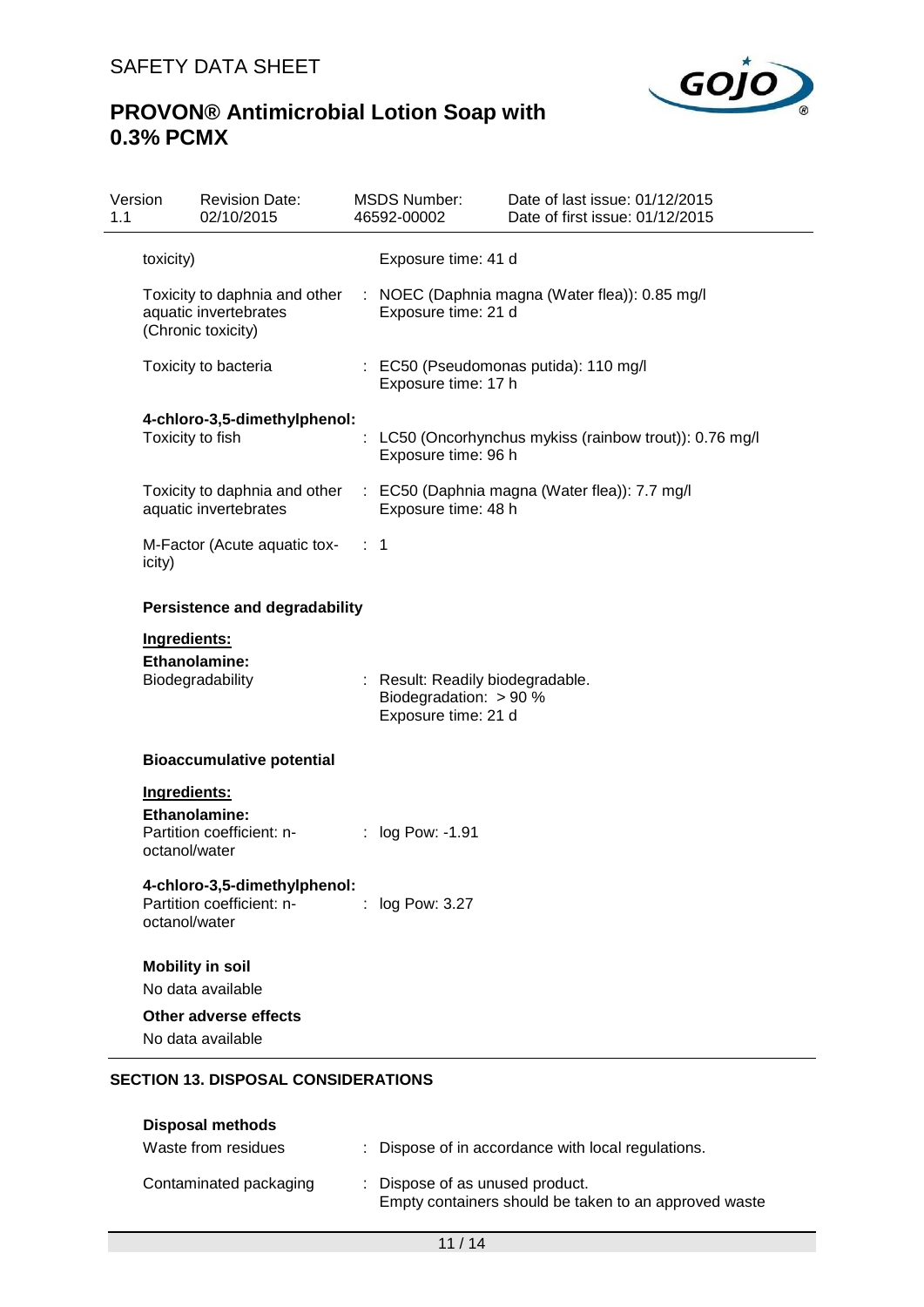

| Version | <b>Revision Date:</b> | MSDS Number: | Date of last issue: 01/12/2015  |
|---------|-----------------------|--------------|---------------------------------|
| 1.1     | 02/10/2015            | 46592-00002  | Date of first issue: 01/12/2015 |

handling site for recycling or disposal.

#### **SECTION 14. TRANSPORT INFORMATION**

#### **International Regulation**

**UNRTDG**

Not regulated as a dangerous good

#### **IATA-DGR**

Not regulated as a dangerous good

#### **IMDG-Code**

Not regulated as a dangerous good

## **Transport in bulk according to Annex II of MARPOL 73/78 and the IBC Code**

Not applicable for product as supplied.

#### **Domestic regulation**

**49 CFR** Not regulated as a dangerous good

#### **SECTION 15. REGULATORY INFORMATION**

#### **EPCRA - Emergency Planning and Community Right-to-Know**

#### **CERCLA Reportable Quantity**

This material does not contain any components with a CERCLA RQ.

#### **SARA 304 Extremely Hazardous Substances Reportable Quantity**

This material does not contain any components with a section 304 EHS RQ.

| SARA 311/312 Hazards         | : Acute Health Hazard                                                                                                                                                                     |  |
|------------------------------|-------------------------------------------------------------------------------------------------------------------------------------------------------------------------------------------|--|
| <b>SARA 302</b>              | : No chemicals in this material are subject to the reporting<br>requirements of SARA Title III, Section 302.                                                                              |  |
| <b>SARA 313</b>              | : This material does not contain any chemical components with<br>known CAS numbers that exceed the threshold (De Minimis)<br>reporting levels established by SARA Title III, Section 313. |  |
| <b>IIC Ctate Demulations</b> |                                                                                                                                                                                           |  |

#### **US State Regulations**

| 7732-18-5  | $70 - 90 %$ |
|------------|-------------|
| 61788-47-4 | $5 - 10 \%$ |
| 112-80-1   | $1 - 5 \%$  |
| 7757-82-6  | $1 - 5 \%$  |
| 141-43-5   | $1 - 5 \%$  |
|            |             |

#### **New Jersey Right To Know**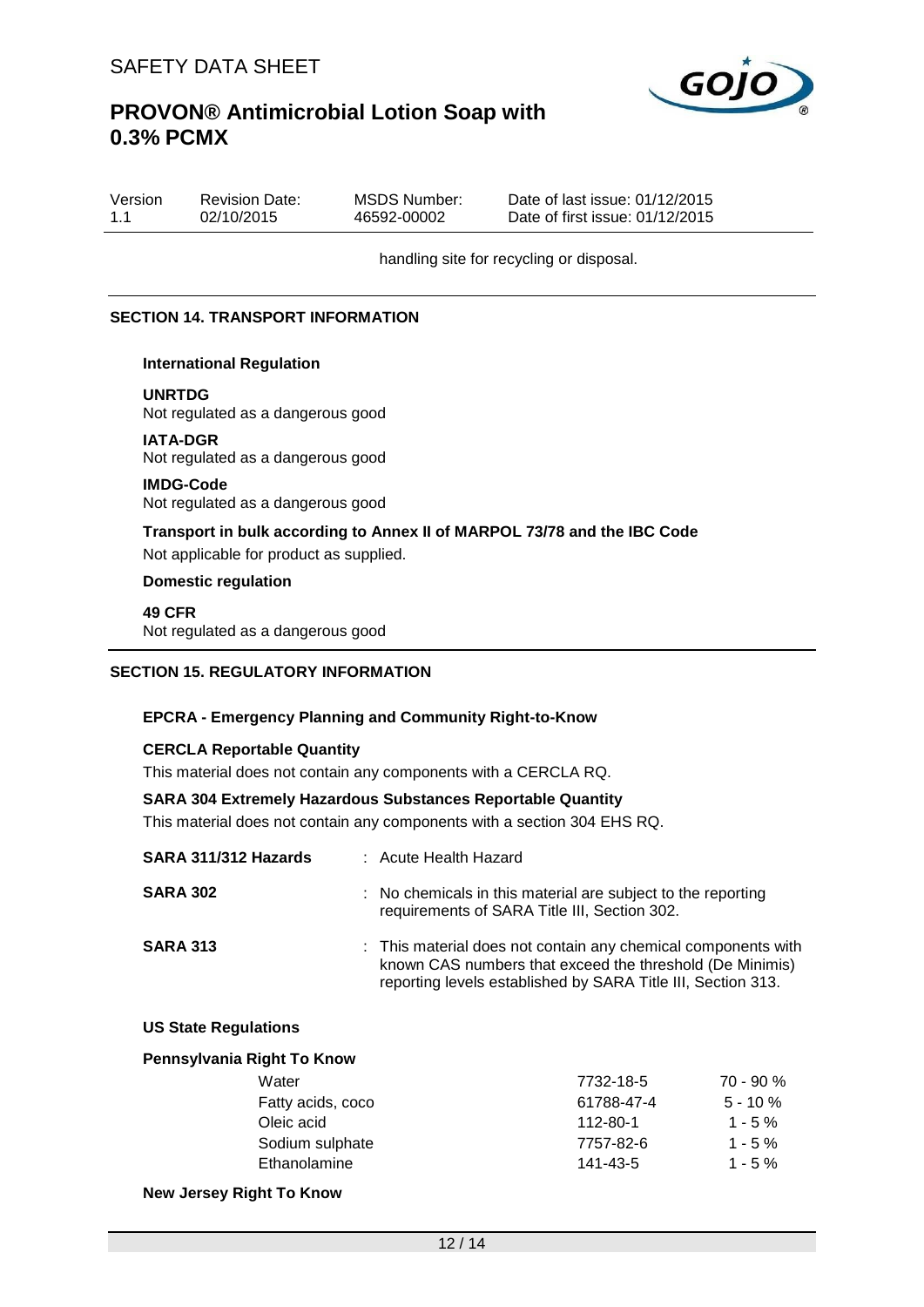

**1**

**2**

**0**

## **PROVON® Antimicrobial Lotion Soap with 0.3% PCMX**

| Version<br>1.1 | <b>Revision Date:</b><br>02/10/2015 | <b>MSDS Number:</b><br>46592-00002 | Date of last issue: 01/12/2015<br>Date of first issue: 01/12/2015                                                    |                          |
|----------------|-------------------------------------|------------------------------------|----------------------------------------------------------------------------------------------------------------------|--------------------------|
|                | Water                               |                                    | 7732-18-5<br>61788-47-4                                                                                              | $70 - 90 %$<br>$5 - 10%$ |
|                | Fatty acids, coco<br>Oleic acid     |                                    | 112-80-1                                                                                                             | $1 - 5 \%$               |
|                | Sodium sulphate<br>Ethanolamine     |                                    | 7757-82-6<br>141-43-5                                                                                                | $1 - 5 \%$<br>$1 - 5\%$  |
|                | <b>California Prop 65</b>           | reproductive defects.              | This product does not contain any chemicals known to the<br>State of California to cause cancer, birth, or any other |                          |

#### **The ingredients of this product are reported in the following inventories:**

AICS : All ingredients listed or exempt.

#### **Inventories**

AICS (Australia), DSL (Canada), IECSC (China), REACH (European Union), ENCS (Japan), ISHL (Japan), KECI (Korea), NZIoC (New Zealand), PICCS (Philippines), NECSI (Taiwan), TSCA (USA)

### **SECTION 16. OTHER INFORMATION**

#### **Further information**



 $2 =$  Moderate,  $3 =$  High  $4 =$  Extreme,  $* =$  Chronic

#### **Full text of other abbreviations**

| <b>ACGIH</b>        | : USA. ACGIH Threshold Limit Values (TLV)                                                      |
|---------------------|------------------------------------------------------------------------------------------------|
| <b>NIOSH REL</b>    | : USA. NIOSH Recommended Exposure Limits                                                       |
| OSHA Z-1            | : USA. Occupational Exposure Limits (OSHA) - Table Z-1 Lim-<br>its for Air Contaminants        |
| ACGIH / TWA         | : 8-hour, time-weighted average                                                                |
| <b>ACGIH / STEL</b> | : Short-term exposure limit                                                                    |
| NIOSH REL / TWA     | : Time-weighted average concentration for up to a 10-hour<br>workday during a 40-hour workweek |
| NIOSH REL / ST      | : STEL - 15-minute TWA exposure that should not be exceeded<br>at any time during a workday    |
| OSHA Z-1 / TWA      | : 8-hour time weighted average                                                                 |